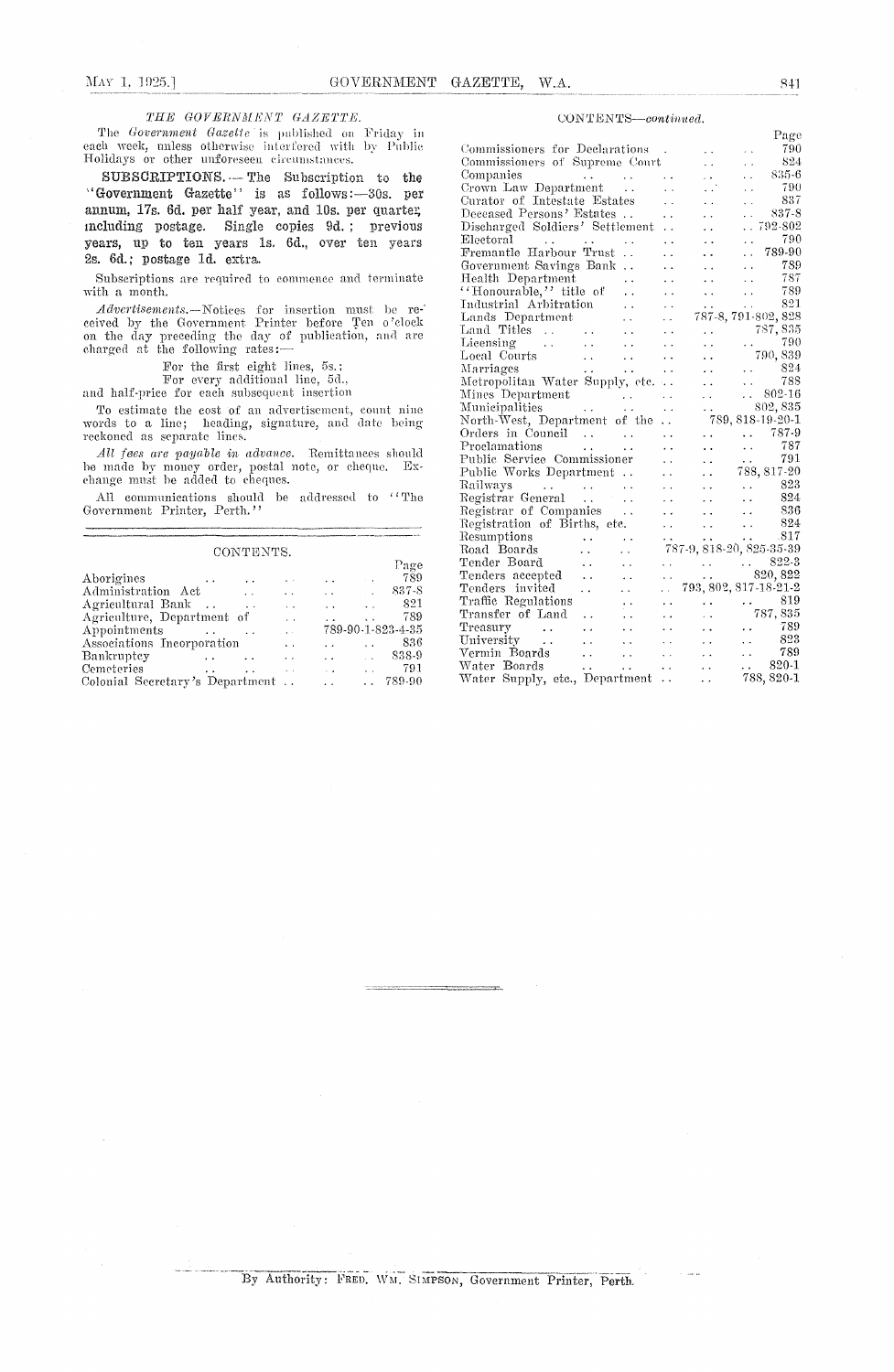

# Government Gazette

## PERTH, FRIDAY, 1 MAY 1925 No. 19

© STATE OF WESTERN AUSTRALIA

### **CONTENTS**

Aborigines Administration Act Agricultural Bank Agriculture, Department of Appointments Associations Incorporation Bankruptcy Cemeteries Colonial Secretary's Department Commissioners for Declarations Commissioners of Supreme Court Companies Crown Law Department Curator of Intestate Estates Deceased Persons' Estates Discharged Soldiers' Settlement Electoral Fremantle Harbour Trust Government Savings Bank Health Department ''Honourable'', title of Industrial Arbitration Lands Department Land Titles Licensing Local Courts Marriages Metropolitan Water Supply, etc. Mines Department Municipalities North-West, Department of the Orders in Council Proclamations Public Service Commissioner Public Works Department Railways Registrar General Registrar of Companies Registration of Births, etc. Resumptions Road Boards